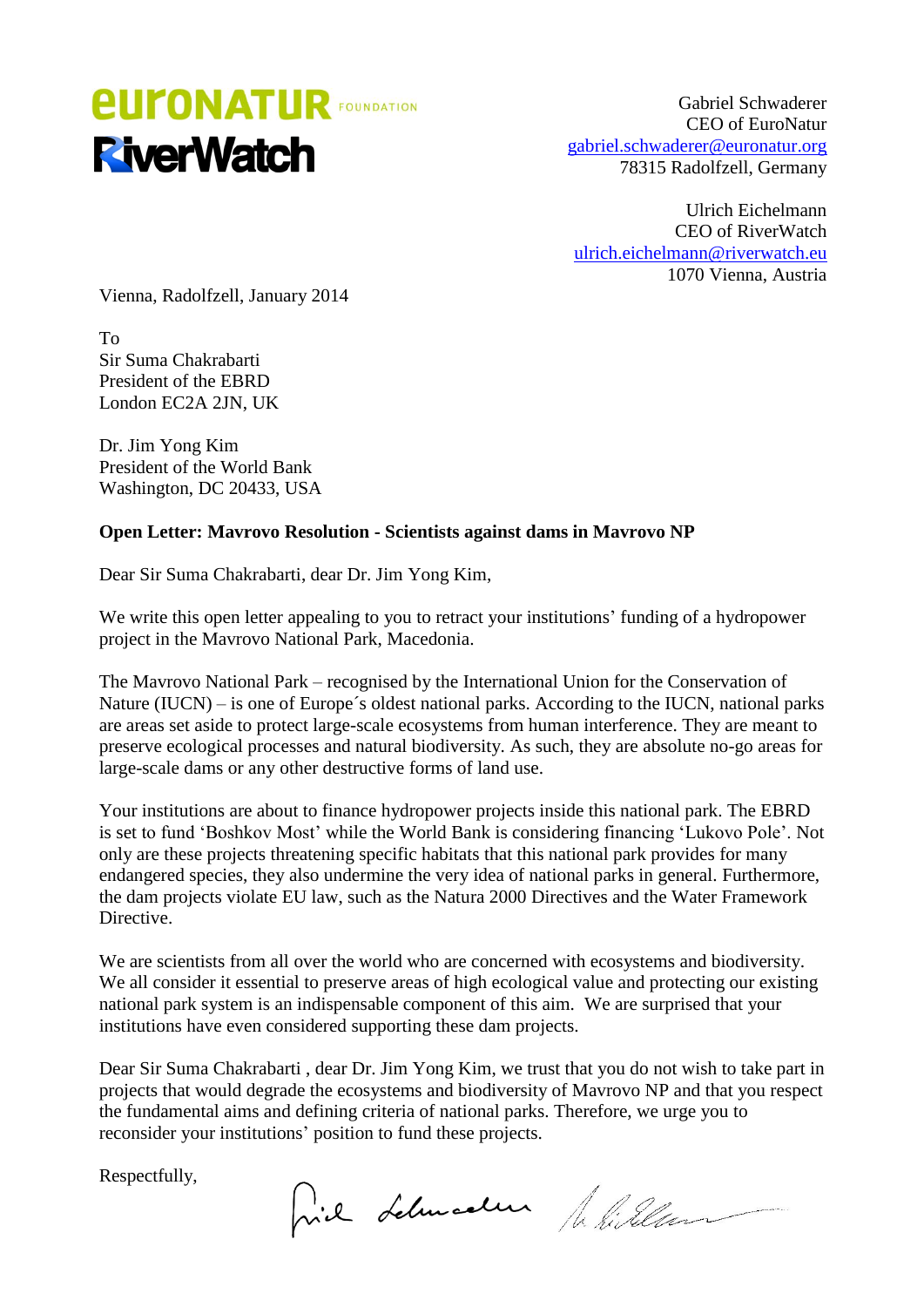Signed by:

- 1. Friedrich Schiemer, Prof. Dr., Department Limnology, University of Vienna, Austria
- 2. Ljupcho Melovski, Prof. Dr., Faculty of Natural Sciences and Mathematics, Ss. Cyril and Methodius University in Skopje, Macedonia
- 3. Jörg Freyhof, Dr., IUCN-SSC/WI Freshwater Fish Specialist Group, Leibniz Institute of Freshwater Ecology and Inland Fisheries, Germany
- 4. Anna Roos, PhD, IUCN OSG, Department for Environmental Research and Monitoring, Swedish Museum of Natural History, Sweden
- 5. Bernhard Schön, Dipl.Ing., IUCN-WCPA; University of Vienna, Austria
- 6. Nicole Duplaix, Dr., IUCN/SSC, Fisheries and Wildlife Department, Oregon State University, USA
- 7. Michaela Bodner, Mag., Head of Heidenreichstein Mire Nature Park, Austria
- 8. Gwenaël Imfeld, PhD (Habil), National Center for Scientific Research, France
- 9. Franz Essl, Ass.Prof. Dr., Department of Conservation, Vegetation and Landscape Ecology, University of Vienna, Austria
- 10. Leopold Füreder, Mag. Dr., ao.Univ.-Prof, Institute of Ecology, University of Innsbruck, Austria
- 11. Karl Hülber, Dr., Department of Conservation Biology, Vegetation Ecology and Landscape Ecology, University of Vienna, Austria
- 12. Thomas Wrbka, Ass. Prof. Dr., Department of Conservation Biology, Vegetation and Landscape Ecology, University of Vienna, Austria
- 13. Emil Dister, Prof. Dr., Institute of Geography and Geoecology, Karlsruhe Institute of Technology, Germany
- 14. Walter Arnold, Prof. Dr., Department of Integrative Biology and Evolution, University of Veterinary Medicine, Vienna, Austria
- 15. Bernd Gerken, Prof. Dr., Portugal
- 16. Heiko Brunken, Prof. Dr., Faculty of Nature and Engineering, Hochschule Bremen, Germany
- 17. Amarasinha Gunatilaka, PhD, Limnologist and Environmental Consultant, Austria
- 18. Jörg Ott, Dr., (retired), Department for Limnology and Bio-Oceanography, University of Vienna, Austria
- 19. Konrad Fiedler, Univ.-Prof. Dr., Department of Tropical Ecology and Animal Biodiversity, University of Vienna, Austria
- 20. Gerhard Imhof, Dr., Limnologist, Austria
- 21. Constantin E. Pöll, Mag., Department of Conservation Biology, Vegetation- and Landscape Ecology,
	- University of Vienna, Austria
- 22. Felicia Pia Lener, Mag.a, Ecologist and Biologist, Austria
- 23. Hubert Keckeis, Ao. Univ. Prof. Dr., Department Limnology and Oceanography, University of Vienna, Austria
- 24. Hermann Schacht, em. Univ.Prof. Dipl.-Ing., Institute for Landscape Development, Recreation and Conservation Planning, University of Natural Resources and Life Sciences, Vienna, Austria
- 25. Roland Psenner, o.Univ.-Prof. Dr., Research Group Alpine Soace, University of Innsbruck, Austria
- 26. Jakub Zarsky, Mag., Researcher, Czech Republic
- 27. Christian Scheder, Mag., Aquatic Ecology and Engineering, Austria
- 28. Ingrid Schmitzberger, Mag., Ecologist, Austria
- 29. Carina Rofner, MSc, Institute of Ecology, University of Innsbruck, Austria
- 30. Steven Weiss, Dr. Assoc. Prof., Institute of Zoology, Karl-Franzens University Graz, Austria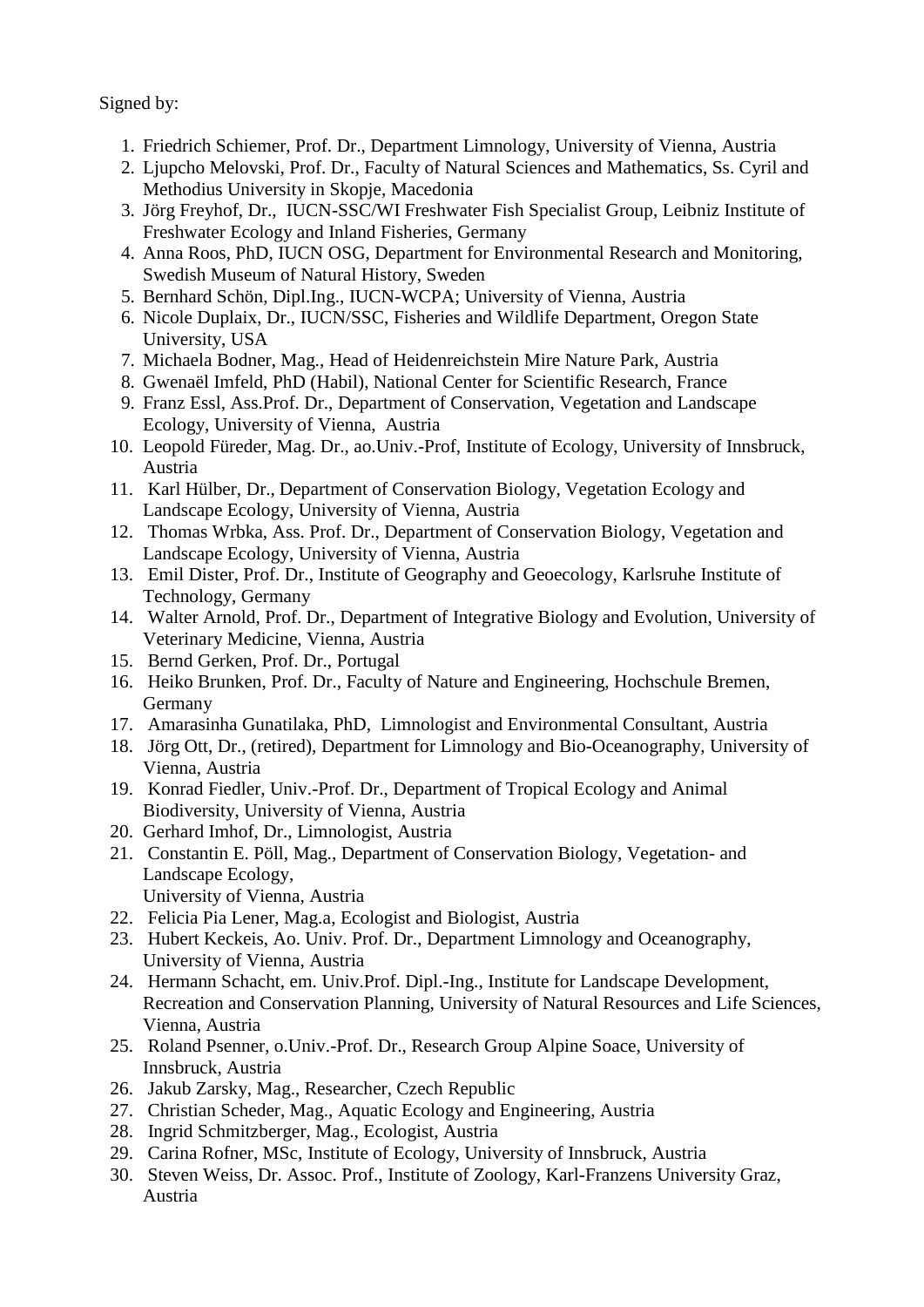- 31. Savrina Carrizo, Dr., Programme Officer, Freshwater Biodiversity Unit, International Union for the Conservation of Nature, UK
- 32. Erhard Christian, Prof. Dr., Institute of Zoology Vienna, University of Natural Resources and Life Sciences, Austria
- 33. Laszlo Rakosy, Prof. Dr., Department Taxonomy and Ecology, Babes-Bolyai Univerity, Romania
- 34. Johann Waringer, Ao. Prof. Dr., Department of Limnology and Oceanography, University of Vienna, Austria
- 35. Erich Hübl, em.o. Prof. Dr. Dr. h.c., Austria
- 36. Winfried Bücking, Dr., Biology in the Baden-Württemberg State Forest Research Institute, Germany
- 37. Lucian A. Teodor, Dr., Department of Taxonomy and Ecology, Babeş-Bolyai University, Romania
- 38. Cristina Craioveanu, Dr., Department of Taxonomy and Ecology, Babes-Bolyai University, Romania
- 39. Michael Succow, Prof.em.Dr., Institute of Botany and Landscape Ecology, Ernst-Moritz-Arndt-University Greifswald; Michael Succow Foundation for the Protection of Nature, Germany
- 40. Hans Joosten, Prof. Dr. Dr. h.c., Institute of Botany and Landscape Ecology, International Mire Conservation Group ,Germany
- 41. Gregory Egger, Priv.-Doz. Mag. Dr., Umweltbüro, Austria
- 42. Mathias Jungwirth, Univ. Prof. Dr., Dept. of Water, Atmosphere and Environment, University of Natural Resources & Applied Life Sciences Vienna, Austria
- 43. Stefan Bouzarovski, PhD, School of Environment, Education and Development, University of Manchester, UK
- 44. Thomas Frank, Univ. Prof. Mag. Dr., Department of Integrative Biology and Biodiversity Research, University of Natural Resources and Life Sciences, Vienna, Austria
- 45. Stoyan Beshkov, Assoc. Prof. Dr., Invertebrates Department, National Museum of Natural History, Bulgaria
- 46. Johannes Gepp, Univ. Doz. Prof. Dr., Institute of Conservation and Landscape Ecology, Austria
- 47. Robert A. Patzner, Univ. Prof. Dr., Organismic Biology, University of Salzburg, Austria
- 48. Harald Matz, OStR Mag., Mire Ecologist, Austria
- 49. Wilfried Robert Franz, Univ.- Doz. Mag. Dr., NSCH Board; Landesumweltanwaltschaft, Austria
- 50. Borislav Sandov, MSc, Climate Action Coalition Bulgaria
- 51. Paul Humphries, Dr., School of Environmental Sciences, Charles Sturt University, Australia
- 52. Astrid Schmidt-Kloiber, Dr., Senior Scientist, University of Natural Resources and Life Sciences, Vienna, Austria
- 53. Hans D. Knapp, Prof. Dr., Institute of Botany and Landscape Ecology, Ernst-Moritz-Arndt-University Greifswald, Germany
- 54. Christian Berg, Dr. rer. nat. habil., Institute of Plant Sciences, Karl-Franzens-University of Graz, Austria
- 55. Gerhard M. Tarmann, Prof. Dr., SEL Societas Europaea Lepidopterologica; Department of Natural Science at the Tiroler Landesmuseen, Austria
- 56. Georg Grabherr, Prof Dr., Department of Conservation Biology Vegetation Ecology and Landscape Ecology, University of Vienna, Austria
- 57. Rudolf Zechner, Univ. Prof. Dr., Institute of Molecular Biosciences, University of Graz, Austria
- 58. Spase Shumka, Dr., Department of Natural Sciences, Agricultural University of Tirana, Albania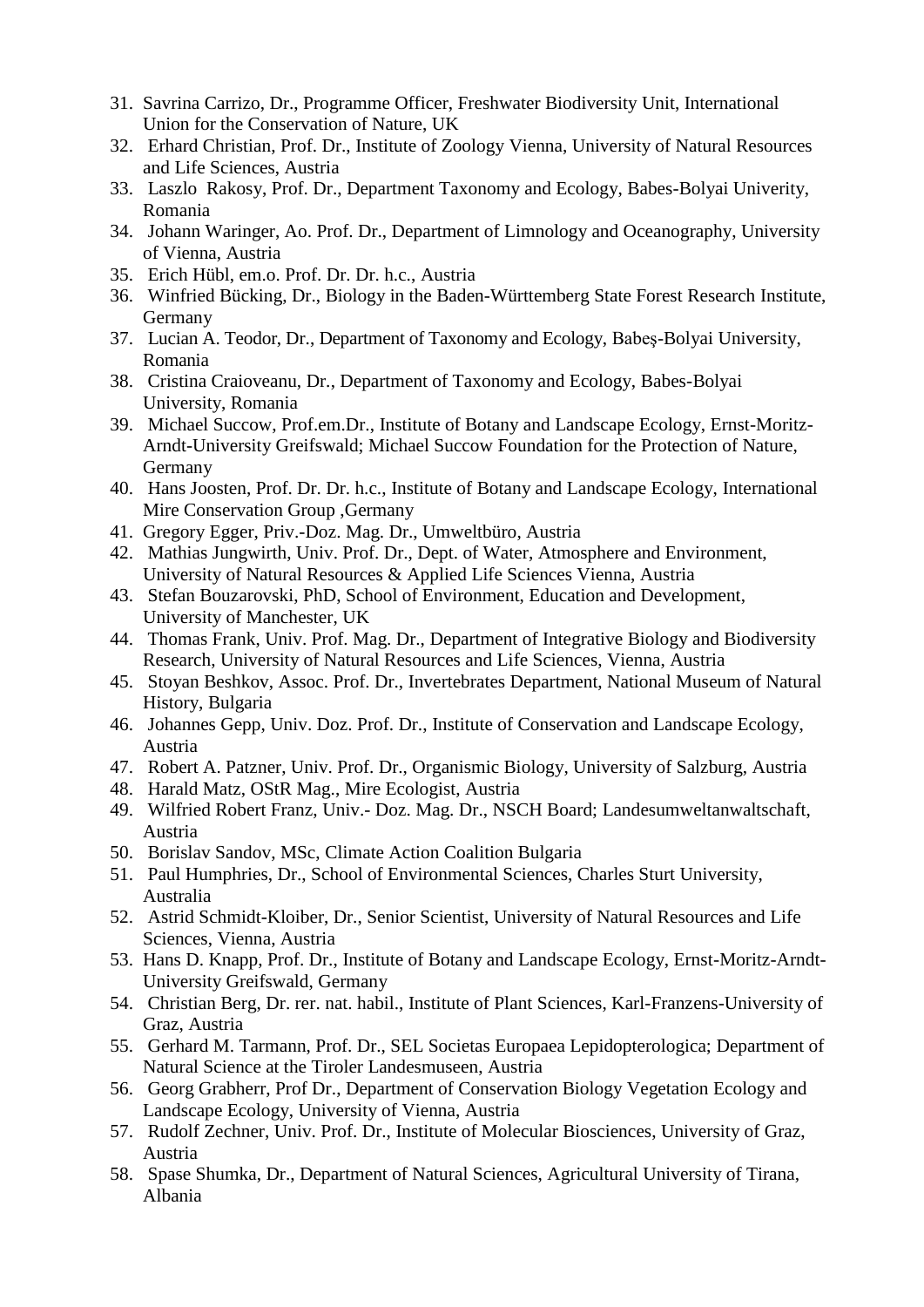- 59. Holger Wesemüller, DI, (retired), EUROPARC, Germany
- 60. Boyan Zlatkov, Dr., Faculty of Biology, Sofia University St. Kliment Ohridski, Bulgaria
- 61. Simon H. Visser, Ir., (retired), National Agency for Cultural Heritage, The Netherlands
- 62. Voislav Vasić, PhD, (retired), Ornithologist, Natural History Museum, Belgrade, Serbia
- 63. Dragan Petrov Chobanov, PhD, Institute of Biodiversity and Ecosystem Research, Bulgarian Academy of Sciences, Bulgaria
- 64. Vladimir T. Krpach, Prof. Dr., Entomological Society for Investigation and Conservation of Biodiversity and sustainable Development of Natural Ecosystems, Macedonia
- 65. Geert De Knijf, Dr., Research Institut of Nature and Forest, Brussels, Belgium
- 66. Ioan Ghira, Dr., Department of Taxonomy and Ecology, Babes-Bolyai University, Romania
- 67. Uwe K. Simon, Dr., Institute for Plant Science, Karl-Franzens-University Graz, Austria
- 68. Siegmar-W. Breckle, Prof. aD. Dr., Department Ecology, Bielfeld University, Germany
- 69. Ingo Kowarik, Prof. Dr., Department of Ecology, Technische Universität Berlin; State Commissioner for Nature Conservation, Berlin, Germany
- 70. Christine von Weizsäcker, Dipl.Biol., Ecoropa, Germany
- 71. Ricarda Steinbrecher, Dr., EcoNexus; Ecoropa, GB
- 72. Florianne Koechlin, Dr., Ecoropa, Switzerland
- 73. Jacques Grinevald, Prof., (retired), Development Studies, Graduate Institute of International and Development Studies, Switzerland
- 74. Wolfgang Sachs, Prof. Dr., Wuppertal Institute for Climate, Environment and Energy, Germany
- 75. Ernst von Weizsäcker, Prof. Dr. Dr h.c., Germany
- 76. Susanne Gura, Dr., EcoNexus, Germany
- 77. Ulf Doerner, Dipl. Ing., GreenTech, Germany
- 78. Hartmut Mayer, Dr., GIGA German Institute of Global and Area Studies, Germany
- 79. Elisabeth Bücking, Dipl. Biol., PhD, (retired), Germany
- 80. Hermann E. Ott, Dr., Wuppertal Institute for Climate, Environment and Energy, Climate Network Europe, Germany
- 81. Reinhard Loske, Prof. Dr., Witten/Herdecke University, Germany
- 82. Gilles-Eric Seralini, Prof., Molecular Biology, University of Caen, France
- 83. Mathias Finger, Prof., Switzerland
- 84. Axel Paulsch, Dr., Institute for Biodiversity Network, Germany
- 85. Emmanuel Gritti, Dr., INRA, France
- 86. Julian Rode, Dr., Helmholtz-Center for Environmental Research, Leipzig, Germany
- 87. Jean-Baptiste Mihoub , Dr., Dept. of Conservation Biology, Helmholtz Centre for Environmental Research, Germany
- 88. Brigitta Erschbamer, Univ.-Prof. Dr., Institute of Botany, University of Innsbruck, Austria
- 89. Aleko Miho, Prof., Department of Biology, University of Tirana, Albania
- 90. Jula Selmani, MSc, Ministry of Environment, Albania
- 91. Lefter Kashta, Prof. Dr., Research Center for Flora and Fauna, University of Tirana, Albania
- 92. Bejo Duka, Prof., Department of Physics, University of Tirana, Albania
- 93. Laura Gjyli, PhD. Cand., Department of Medicine, University Aleksander Moisiu, Durres, Albania
- 94. Franz Speta, Univ.-Doz. Dr., (retired), Biology Centre Linz, Austria
- 95. Elise Speta, Dr. Foundation for Nature of the Naturschutzbundes Upper Austria, Austria
- 96. Barbara Ruthsatz, Prof. Dr., (retired), Department of Geobotany, Trier University, Germany
- 97. Mario F. Broggi, PD Dr., formerly Swiss Federal Institute for Forest, Snow and Landscape Research WSL, Liechtenstein
- 98. Mimoza Milo, MSc, Natural Science Faculty, Tirana University, Albania